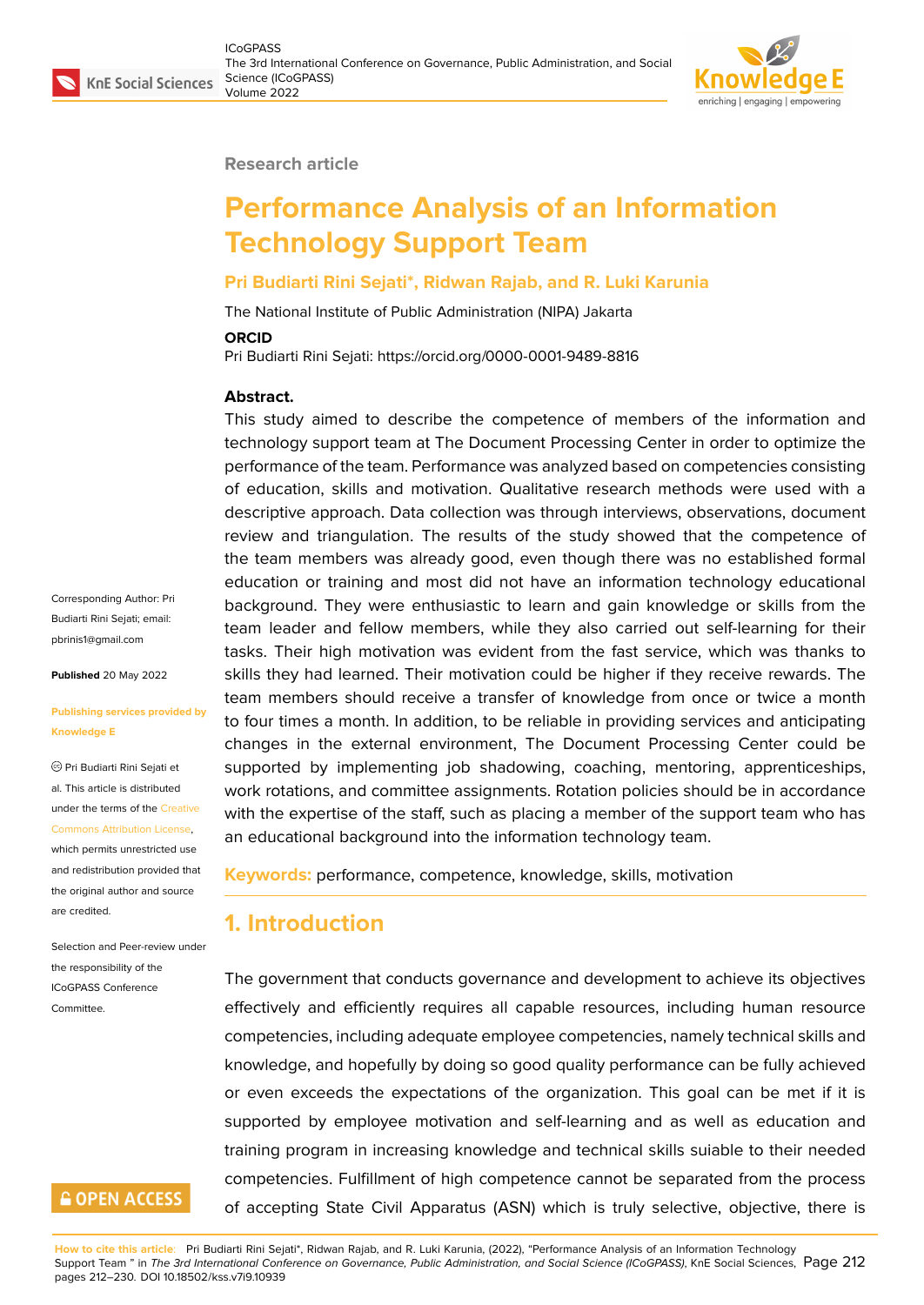no element of nepotism and everything is carried out in accordance with applicable regulations and this is supported by the Law on State Civil Apparatus, namely Law number 5 years 2014 [1].

The Document Processing Center, hereinafter referred to as PPDDP was established based on the Regulation of the Minister of Finance of Finance number 84/PMK.01/2007 dated July 31, 2007 a[s](#page-17-0) lastly amended by Regulation of the Minister of Finance Number 176/PMK.01/2019 concerning Amendments to the Regulation of the Minister of Finance Number 167/PMK.01/2016 concerning the Organization and Work Procedure of the Document Processing Center. Based on those statutory regulations the task of PPDDP is receiving, scanning and recording documents, assuring quality of processing results, making data back-up, transferring data, and storing tax documents by utilizing information technology knowledge [2].

Tax Return (SPT) document processing consists of Periodic Tax Return of Value Added Tax (VAT), Annual Tax Return of Personal Income Tax (Form 1770, 1770 S dan 1770 SS), Annual Tax Return of Corpora[te](#page-17-1) Income Tax (Form 1771), Periodic tax income of Article 21/26, Periodic tax income of Article 23/26, and non-SPT required systems and competencies, especially those needed in PPDDP are those related to technology Therefore, to support the smooth running of digitization work at PPDDP, it is necessary to appoint and determine the composition of the Information and Technology Support Team, namely the Information and Technology Support Team, hereinafter referred to as the IT Support Team, which must have competence in the field of qualified information technology. The IT Support team must always be ready to handle various obstacles in the process of digitizing the processing of Notification Letter documents and hereinafter referred to as Tax Return and non-Tax Return are in physical form, namely paper. The competencies of the IT Support Team consist of (1) knowledge, (2) skills, (3) motivation.

Skills acquired by the IT Support Team in period 2012-2014 through formal training, workshops, transfer of knowledge which were attended by the Team Leader and senior team members who have worked since 2009 and 2011 or 8 to 10 years until now. In the period 2012-2014 there are: (1) the KOFAX team received training such as J2EE Java Programming Training, Workshop on Making SPT Templates using KOFAX Capture and KOFAX Transformation Module and others. (2) the Support Application Team received training such as Discussion on Supporting Application Development, and others, (3) the Infrastructure Team received training such as Computer Network Administration Training, Cisco SAN Switch Workshop and others, (4) the Database team received training such as Active Directory, Oracle Training and others, (5) the Quality Control team received training such as J2EE Java Programming Training and others.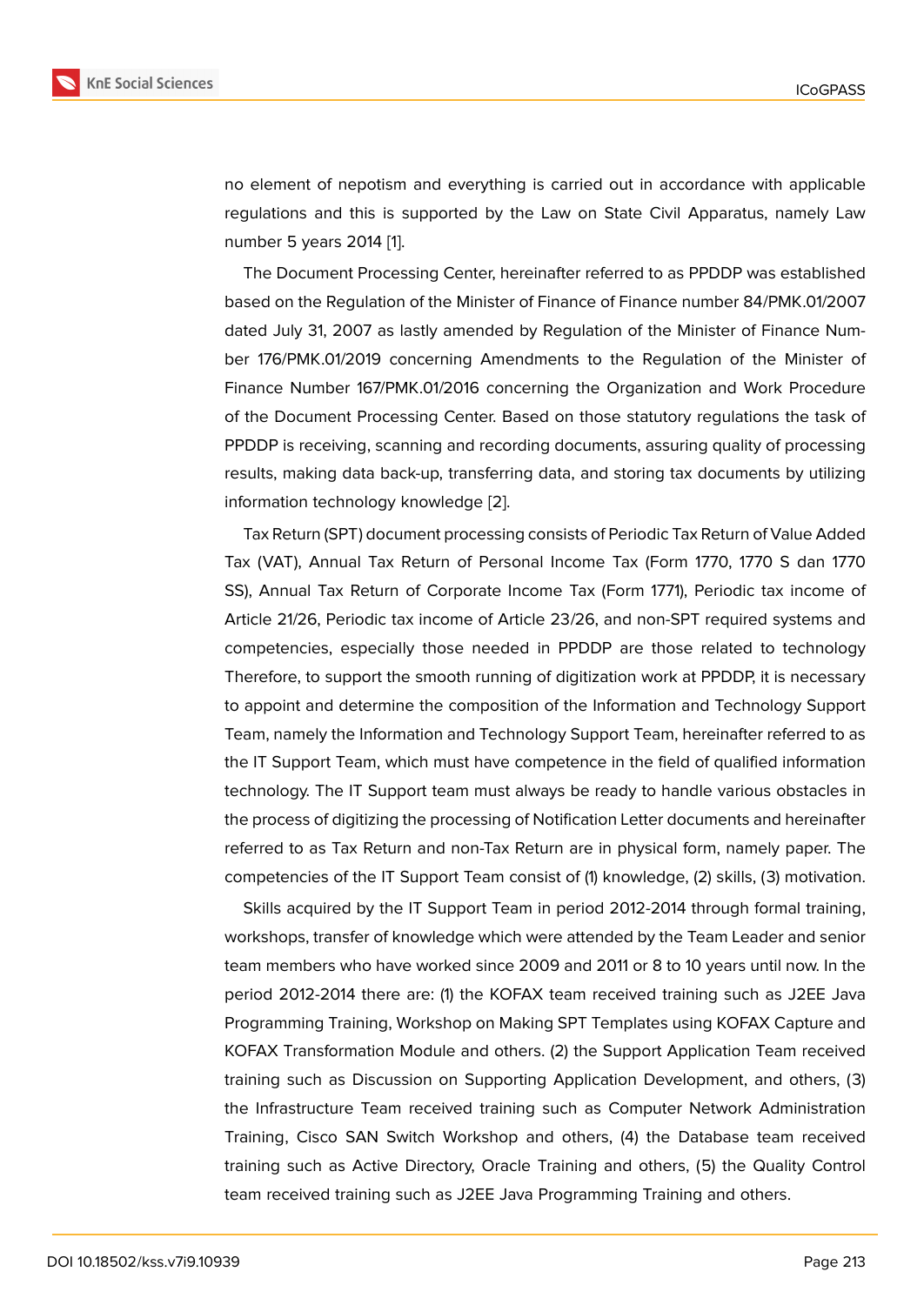After that there are either no more formal training or proposal of capacity building in information technology. Related to the provision of transfer of knowledge the official memorandum of the Head of PPDDP number ND-137/DDP/2019 dated March 13, 2019 regarding the Meeting Result Report (LHR) stated that employees in IT Support on average get knowledge and experience from Team Leader in the field of information technology that can support their working. It is necessary to hold a transfer of knowledge on a regular basis.

In relation to the knowledge that most team members do not have an Information Technology Education background, then how is the competence of team members to their performance and this will be analyzed and linked to the three internal factors of each individual, namely knowledge, skills, and motivation. To what extent is the competence of the IT Support Team members towards performance which is the reason for carrying out research with the title "Performance Analysis on the Information and Technology Support Team on Performance at The Document Processing Center.

Identification of problems

1. Most of the team members do not have an educational background in Information Technology.

2. No formal training (Diklat) on information technology.

3. Technical skills in the field of information technology are obtained only through the transfer of knowledge from the team leader.

4. How is the motivation of team members compared to the team leader and/or senior employees?

Research question that how is the competence of members of the Information and Technology Support Team at The Document Processing Center on their Performance. The study aims is to find out the competence of members of the Information and Technology Support Team at The Document Processing Center on Performance and opportunities of performance improvement.

# **2. LITERATURE REVIEW**

## **2.1. Policy Overview**

The policy used in terms of performance management at the Ministry of Finance is the Decree of the Minister of Finance number 467/KMK.01/2014 concerning Performance Management [3]. Performance management guidelines include organizational performance management and employee performance management, for all Echelon I Units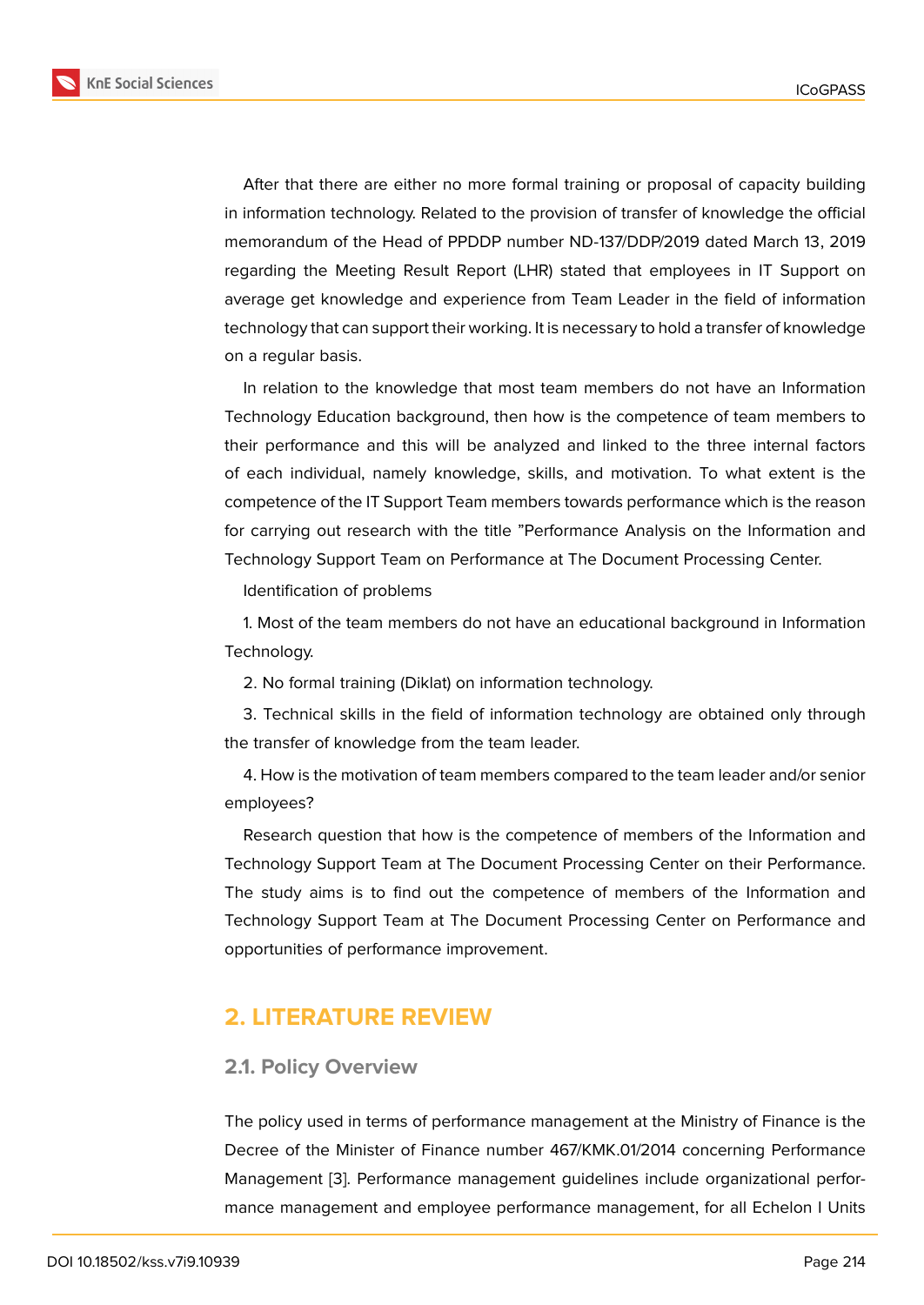and/or employees within the Ministry of Finance and Minister of Finance Regulation Number 176/PMK.01/2018 concerning the Mechanism of Position Determination and Ranking for Implementers within the Ministry of Finance [4].

The Performance Assessment is an assessment of organizational and employee performance on performance achievements compared to the targets set in the monitoring period. The output of the performance appraisal is in the f[or](#page-17-2)m of Employee Performance Value, Employee Performance Value, Organizational Performance Value, Employee Evaluation Value. The scope of employees in managing employee performance is the assessment of employees within the Ministry of Finance who have Performance Contracts and employees who are on Study Tasks, while the Components of Employee Performance Assessment are Employee Performance Achievements (CKP) and Behavioral Value (NP).

CKP is a consolidation of the achievement index of all KPIs, namely the comparison of KPI realization with the recognized target of each KPI by taking into account the polarization of the KPI on the Performance Contract of officials/employees within the Ministry of Finance. CKP is obtained from the calculation of the achievement of the Main/Key Performance Indicators (KPI) in one or more Performance Contracts or the Academic Achievement Index of the employee concerned. The KPI Achievement Index has been determined as follows the maximum number is 120 and the minimum number is 0.

Behavioral Value (NP) is a value based on six elements of daily employee behavior assessment in supporting their performance. The six aspects are service orientation with behavioral standards: Stakeholder Orientation and Quality Improvement; integrity with standards of behavior Integrity; commitment to behavioral standards Commitment; discipline with standards of behavior Policies, Processes, and Procedures; cooperation with standards of cooperative behavior and collaboration and drive to results; and leadership by behavioral standards: Leadership, Relationship Building, Visioning, Managing Change, Problem Solving Analysis, Empowering Others. For implementers there is no element of leadership.

The maximum behavior value is as: component are Employee Performance Value (NKP) is 120 and The value of the work performance of civil servants is 100.

Assessment other than CKP are by: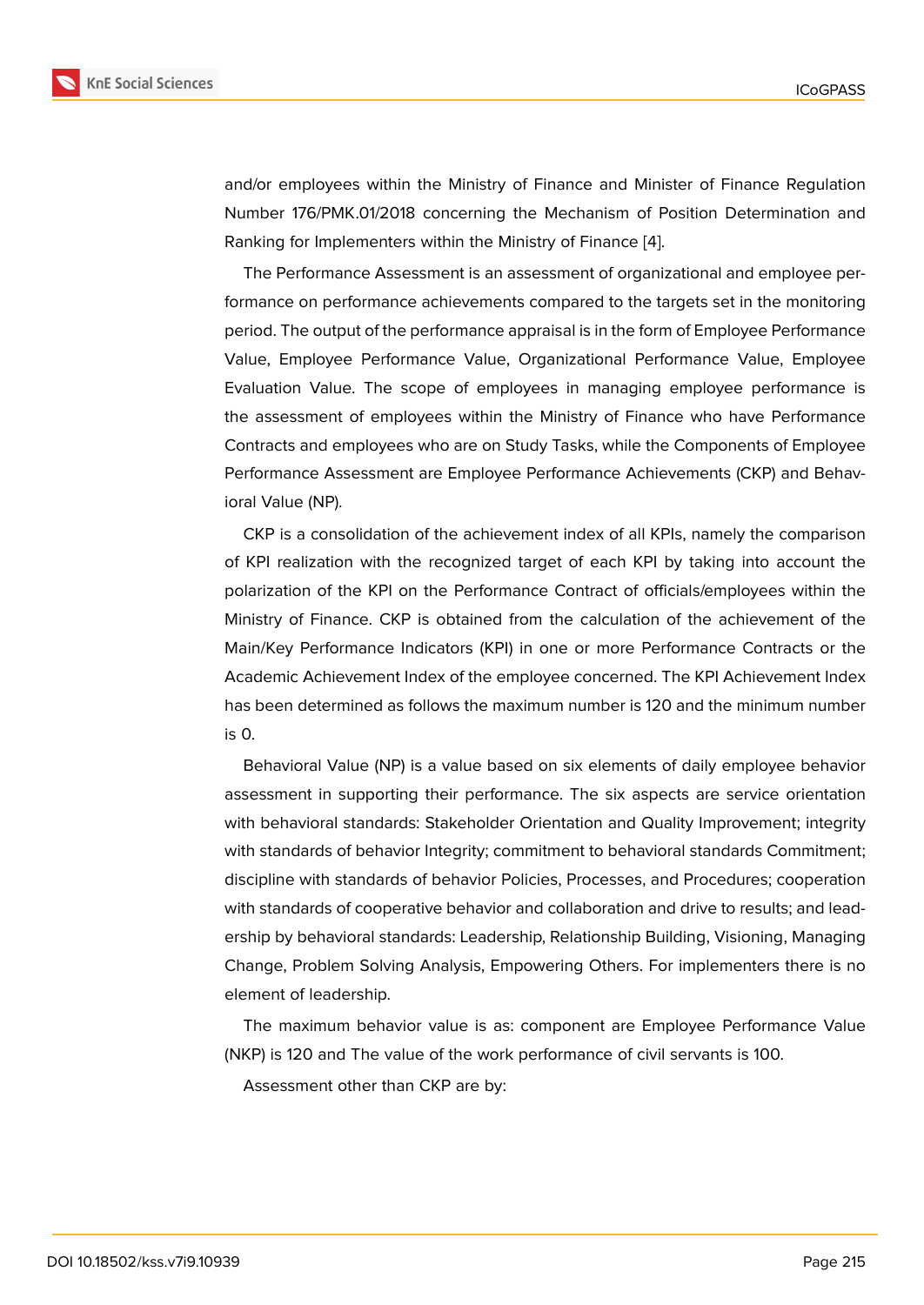

## **2.1.1. Employee Performance Value (NKP)**

The NKP formula is obtained from the sum of CKP and NP after weighting, namely (70% x Annual CKP) + (30% x Annual NP) and is calculated annually

## **2.1.2. Employee Work Performance Value (NPKP)**

To assess the work performance of employees of the Ministry of Finance based on Government Regulation No. 46 of 2011 obtained through the addition of the Employee Work Target Value with NP after weighting.

NPKP calculation formula = (60% x Annual SKP) + (40% x Annual NP)

Performance Status Employee Performance Value (NPKP). The NPKP Performance Status are:

- 1. 91 NPKP < 120 Excellent Performance
- 2. 76 NPKP < 91 Good Performance
- 3. 61≤ NPKP <76 Enough Performance
- 4. 51≤ NPKP <61 Poor Performance
- 5. 0 NPKP < 50 Poor Performance

NSKP formula = KPI Achievement Index + Additional Assignment Score + Creativity Score

NPKP formula = (Annual SKP  $\times$  60%) + (Annual NP  $\times$  40%)

NEP formula = 25% NKO + 75% NPKP

NEP Criteria:

a) Good if NEP 85, NPKP 76

b) Medium if 70 NEP < 85, NPKP 76

c) Less if NEP  $<$  70 or NPKP  $<$  76

## **2.2. Theory Overview**

The level of employee performance is highly dependent on two factors, namely the ability of the employee himself, such as the level of education, knowledge, experience, where the higher the level of ability the higher the performance will be. Another factor is employee work motivation, namely encouragement from within employees to do work.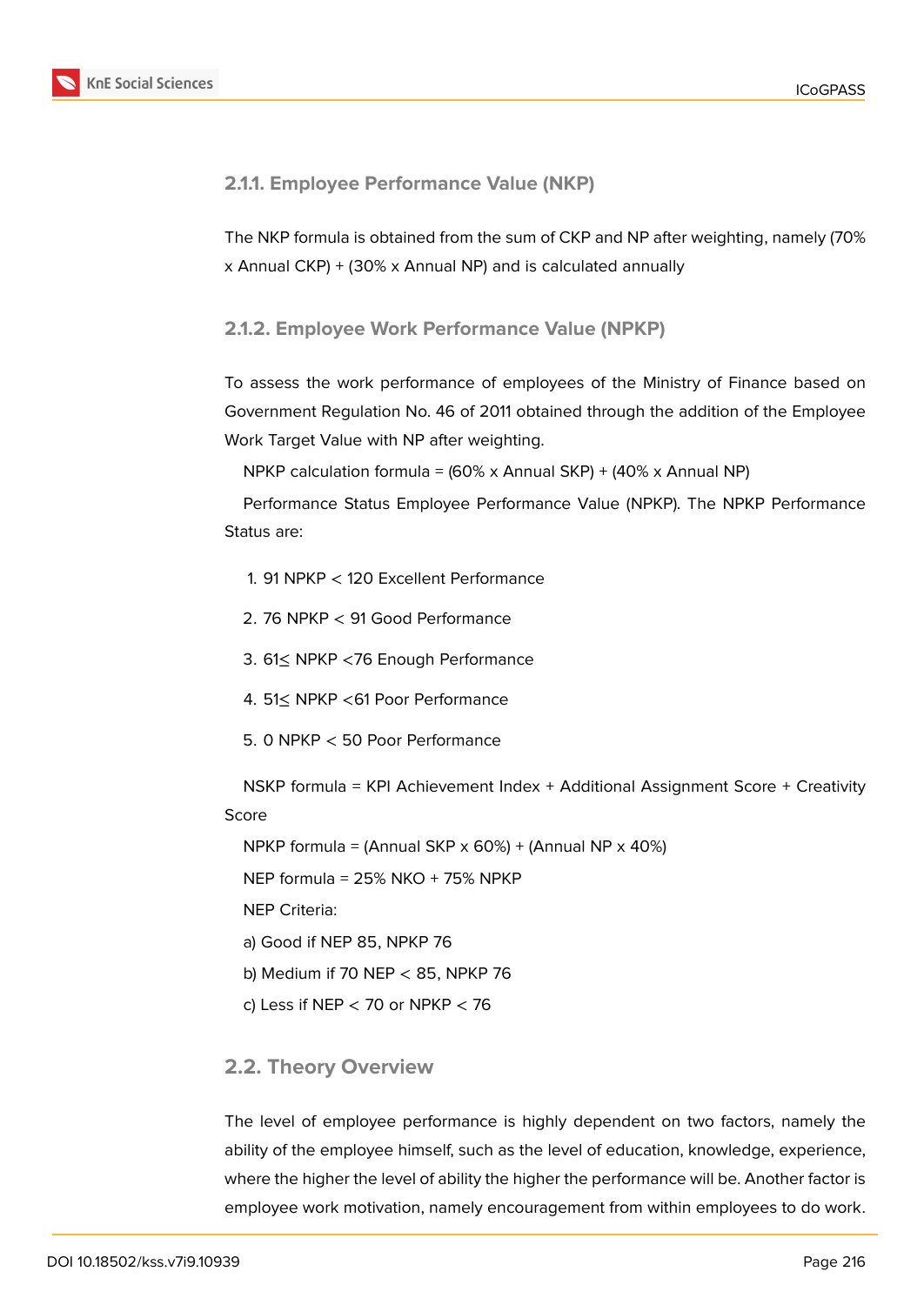With high work motivation will have high performance and vice versa, so the two factors, namely motivation and ability have a positive relationship (Robbins, 1996: 218) [5].

Otley (Mahmudi, 2015, p.6) states that performance is the entire execution of work and its results [6] while Wibowo (2013, p.6) states that performance is an activity and work achievement [7]. Performance is the tasks performed and the manner i[n](#page-17-3) which they are carried out. Based on those statements performance is the implementation of work, which in [thi](#page-17-4)s research is carried out with the skills of the IT Support Team and the results need measu[re](#page-18-0)ment namely Key Performance Indicators (KPI).

Davis (Mangkunegara, 2011, p.67) states that the formulation of performance is ability and motivation. The motivation is behavior and working conditions, while ability is knowledge and expertise (skills) [8].

According to Mc. Cleland (Sedarmayanti, 2019, pp. 150-151), Competence is:

- 1. Skills to do the best.
- 2. Knowledge that is owned by someone.
- 3. Social roles, the image that a person reflects on others.
- 4. Self-image that is people's view of themselves.
- 5. Traits/Treats
- 6. Motive [9].

Based on the theory of McCleland and Robbins, the research on Performance Analysis of the IT S[up](#page-18-1)port Team that discusses competencies includes competencies (Education, Training), skills, behavior (motivation) and work roles (performance). Competence in analyzing the performance of the IT Support Team in this case is technical competence (hard competence). The IT Support Team's performance is analyzed based on competencies which include, knowledge, and motivation. The following is the discussion, namely:

#### **2.2.1. Knowledge**

#### a. formal education

Sutrisno (2016, p.62) states that education is an activity to increase theoretical understanding and problem-solving skills related to work goals [10]. Siagian (2018, p.12) states that information technology is developing very quickly compared to the past era and computers are "the most important thing". The development of hardware technology is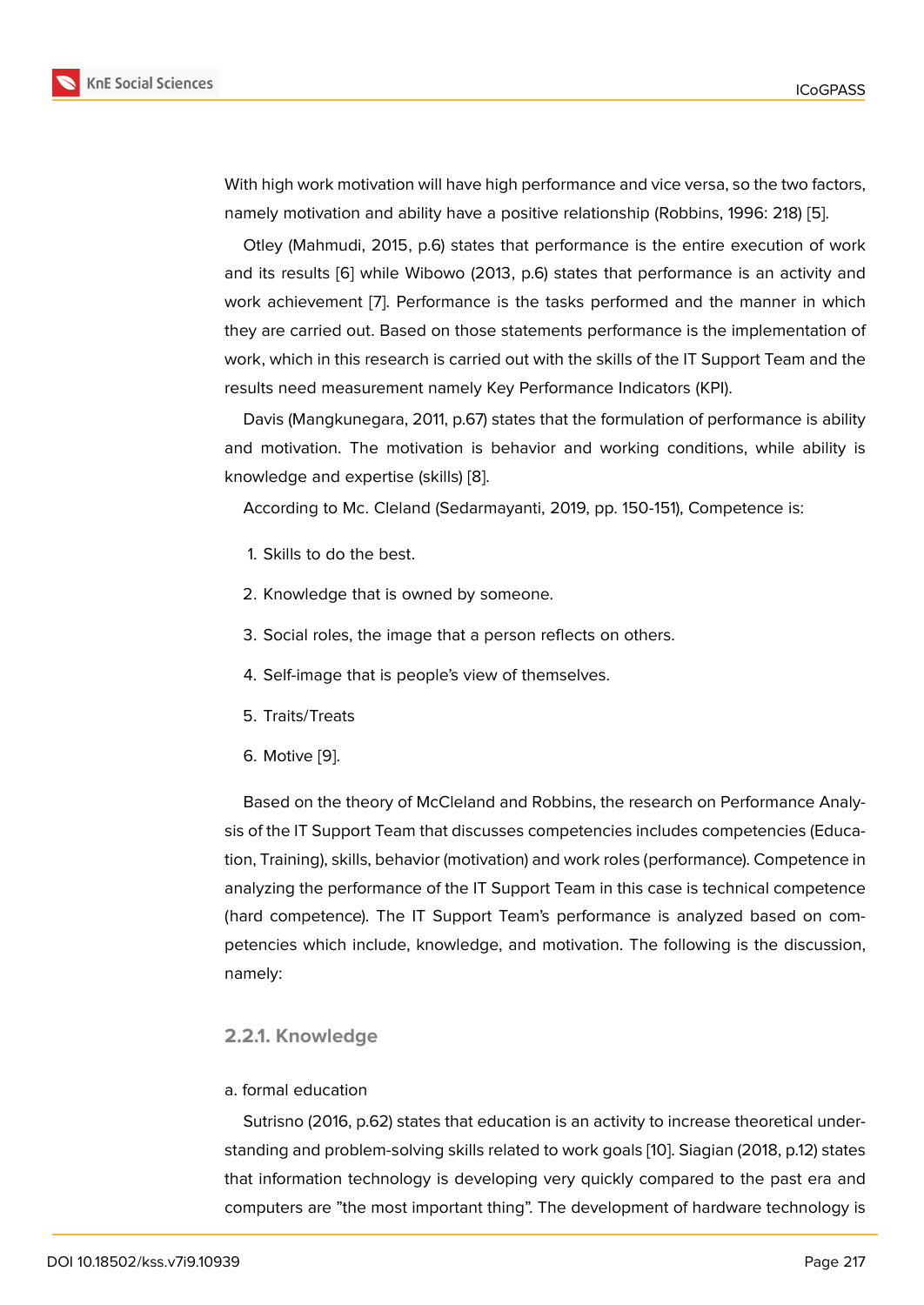very rapid with various types of computers such as sophisticated notebooks [11]. Based on the various theories above, in this study information technology is a skill used by the IT Support Team to do digitization of document processing in PPDDP.

b. Education and training (training)

Sedarmayanti (2019, p.187) states that although employees are able to carry out their work satisfactorily, they still must develop knowledge, skills, attitudes through education and training. Technological developments must therefore be followed by employee competence so that they are not left behind. Employees need training as short-term education to learn operational technical skills systematically, while managerial employees learn concepts and theories as long-term education. Technical Skills are occupational abilities that are psychomotor in nature, so they are obtained through courses, training or from work [9].

Irawan (2000, p.8) states that education aims to provide knowledge for students, long time, theoretical for the future, while training for employees to provide specific knowledge and skills, short ti[me](#page-18-1), direct practice, and as soon as possible utilized [12]. Werther et al. (Sedarmayanti, 2019, p.188) says that training is preparation for work now, while skills and behaviors are needed for development preparation [9].

### **2.2.2. Skills**

According to Robbins, there are four skills, namely (1) Basic Literacy Skills that are basic skills such as writing, reading, counting and others, (2) Technical skills that are skills obtained by technical learning, for example operating a computer and others, (3) Interpersonal ability that is the ability to communicate with other people, (4) Problem solving that is solving cases logically [13].

#### **2.2.3. Motivation**

McClelland as quoted by Mangkunegara (2001, p. 68), states that work achievement is positively correlated with achievement motives, namely as a driver of individual activities to achieve. Mc. Clelland argues that there are six characteristics of highly motivated individuals, namely: 1) Great responsibility 2) No doubts about risk 3) Clear goals 4) Having a comprehensive work plan and striving to achieve Dubrin's goals 5) Using real feedback in using feedback significantly on work activities 6) Creating opportunities to realize the plans that have been scheduled [8]. Based on McLelland theory which states that work achievement (performance) has something to do with achievement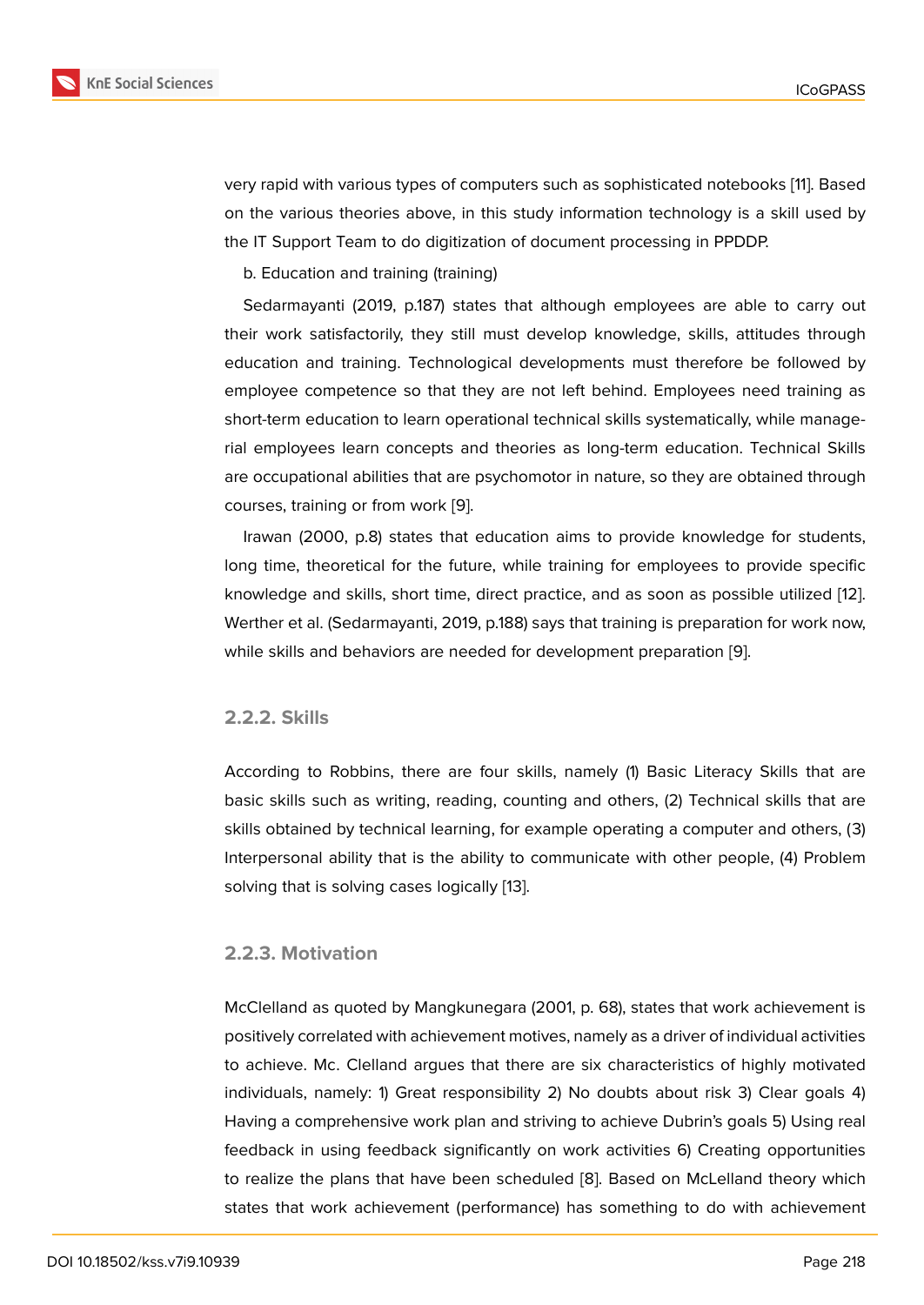motive (motivation) or in other words motivation as a driving force for achievement. This theory is in accordance with this study that motivation is one of the factors for high-performing employees.

Rewards as a form of motivation could be mutations, promotions or rotations and others. If employees stay in one position in a long period, they will feel boring because they never try new things and their career will not raise. Sastrohadiwiryo (Kadarisman, 2012, p. 68) explains that transfer is a staffing activity connecting with the transfer of functions, responsibilities, and employment status so that the employee gets optimal satisfaction and can achieve optimal performance for the organization [14]. Hasibuan (Kadarisman, 2012, p.70) states that transfers include employee development to be effective and efficient [14].

Promotion is one of the mutation factors, Samsudin (Kadarisman, 2012, [p.12](#page-18-2)7) explains that promotion is a change of position with a higher rank and responsibility [14]. Lazear was quoted by Nanle e[t a](#page-18-2)l in the Journal, 2018 namely: "Promotion is the shifting upward of an employee to a job of better significance and better compensation [15]. According to Mathis and Jackson quoted by Aini Nur et. al. in the Journal, 2015 that ["ro](#page-18-2)tation in work is the transfer of a person from one task in one place to a different task and place" [16].

# **[3.](#page-18-3) Method**

## **3.1. Research Method**

The method used by the researcher is qualitative. Creswell (2017, p.4-5) states that Qualitative research itself is methods for exploring social problems, the stages include various important efforts, for example asking several questions and procedures, collecting special data from participants, analyzing data inductively starting with various topics. specific to general topics, and interpret the meaning of the data. The final report of this research has a flexible form and pattern. Participants in this study must carry out research in an inductive style, prioritizing individual meanings and interpreting complex problems (adapted from Cresswell, 2007) [17].

Creswell (Martono, 2016, p.12) suggests that in qualitative research, actions do not always have to be done sequentially such as collecting data, reviewing data, and making reports. Qualitative research always reflec[ts](#page-18-4) on the findings of the data obtained. The method used is a qualitative method with a descriptive approach, namely research that describes carefully, rationally, empirically, and systematically about reality [18]. According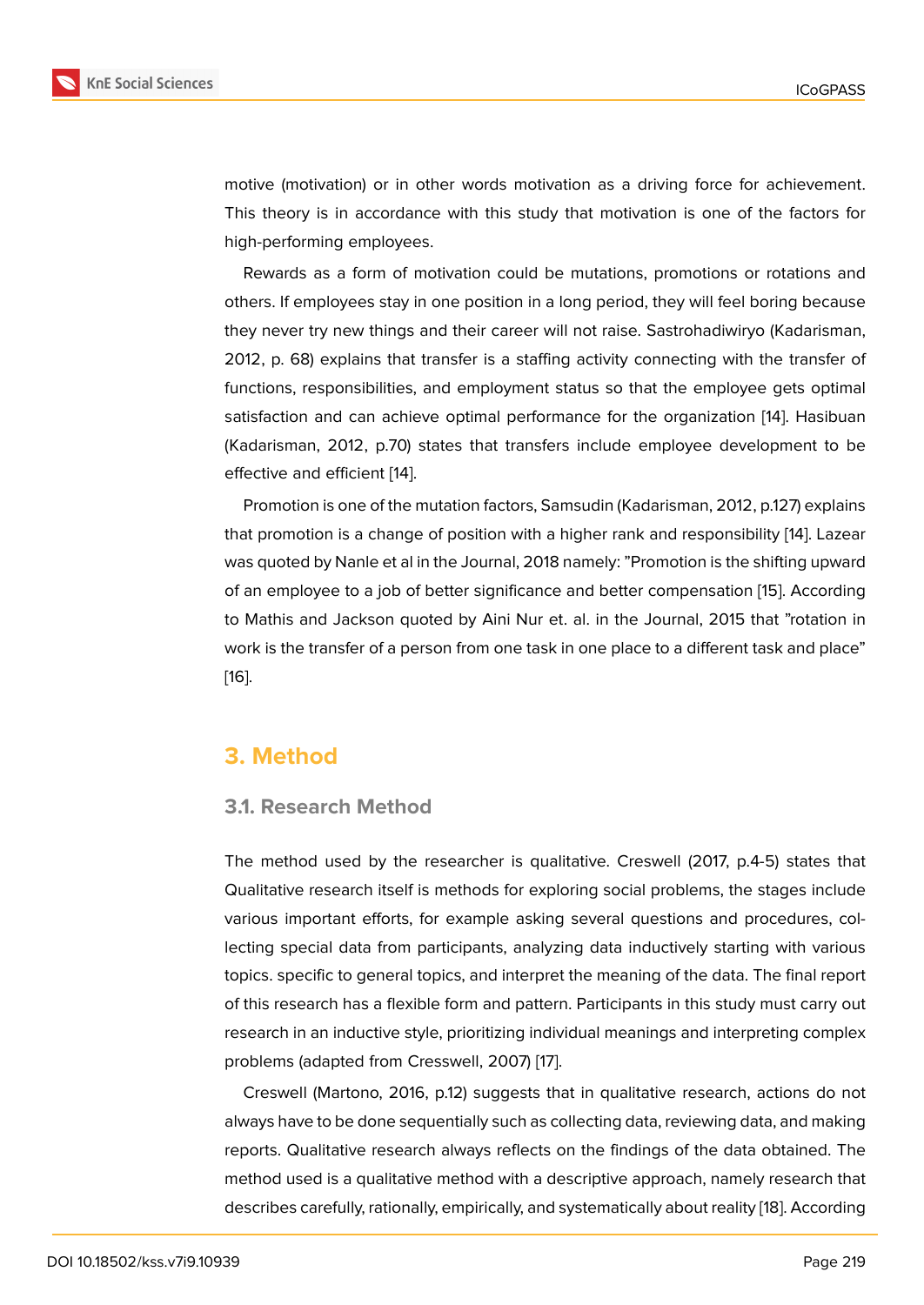to Sugiyono (2010, p.1) that 'Qualitative research method is a method of researching the state of natural objects and researchers are key instruments, data collection techniques are carried out by triangulation (unification), data analysis is inductive, and qualitative research results pay more attention to specific meaning than generalization [19].

## **3.2. Collection Data Technique**

This research was carried out by means of data collection techniques, namely interviews and observations and document review. The data is a source of information which is a fact to be used as a tool for solving problems or answering research questions, while according to Scott (Martono, 2016, p.80) "documents are objects or written records". Documents can be in the form of reports, official letters, recorded speeches, photos, regulations and others [18].

Research data when viewed from the source consists of:

### **3.2.1. Interview**

Interviews were conducted to validate the various available documents and to collect in-depth information regarding the themes in this research

## **3.2.2. Observation**

Observation is one of the most important methods of collecting data on the presence of researchers, which Moleong said that in qualitative research the presence of the researcher himself or the help of others as a data collection tool or research instrument is the most important because it takes notes what is happening, collects data through sight, taste, hearing. and others. Observation if needed can use hidden camera.

There are several methods of observation, namely structured observation, unstructured observation, participating observation, and non-participating observation.

According to Philips et.al. (Martono, 2016, p.242), said that observations must be planned, so that they are effective, observers must understand, perceive and report what they see, review behavior to summarize and report the results and minimize the influence of observers [18].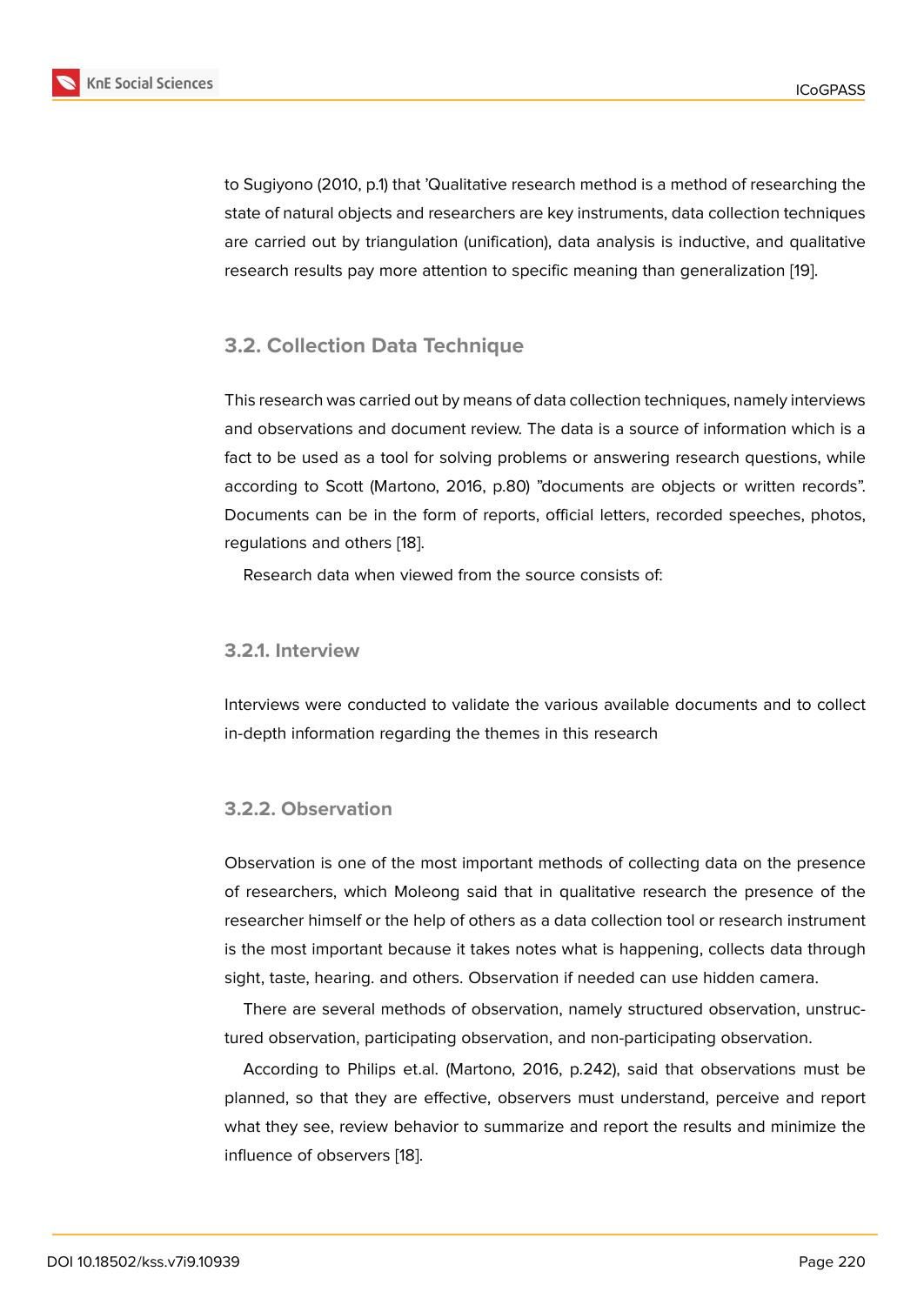## **3.2.3. Document Review**

Document review is a data collection technique in the form of reports, official letters and applicable laws and regulations as well as archives that are related to questions. The researchers used the document review to compare performance of team members with and without Information Technology educational background. Reports such as data on number of employees, education level, type of formal training or training and transfer of knowledge, assessment results and performance status in the form of CKP, NKP, NPKP, NKO and NEP.

## **3.3. Data Processing and Analysis Techniques**



**Figure** 1: Miles and Hubberman Model Analysis Procedure. (Source: Miles and Huberman (1994) [18, 20].)

## **3.4. Triangulation**

According to Bryman and Rothbauer (Martono, 2016, p. 324) "triangulation is expressing phenomena through different or unequal methods". As for data triangulation, according to Denzin (Martono, 2016, p. 324), data triangulation consists of three types, namely: (1) Triangulation technique, (2) Triangulation of sources, (3) Triangulation of time [18].

## **3.5. Research Instruments**

The qualitative research instrument is the researcher and the interview guide is a tool. The research instruments in this study were the researcher, interview guide, document review guide, observation guide and other supporting tools in research.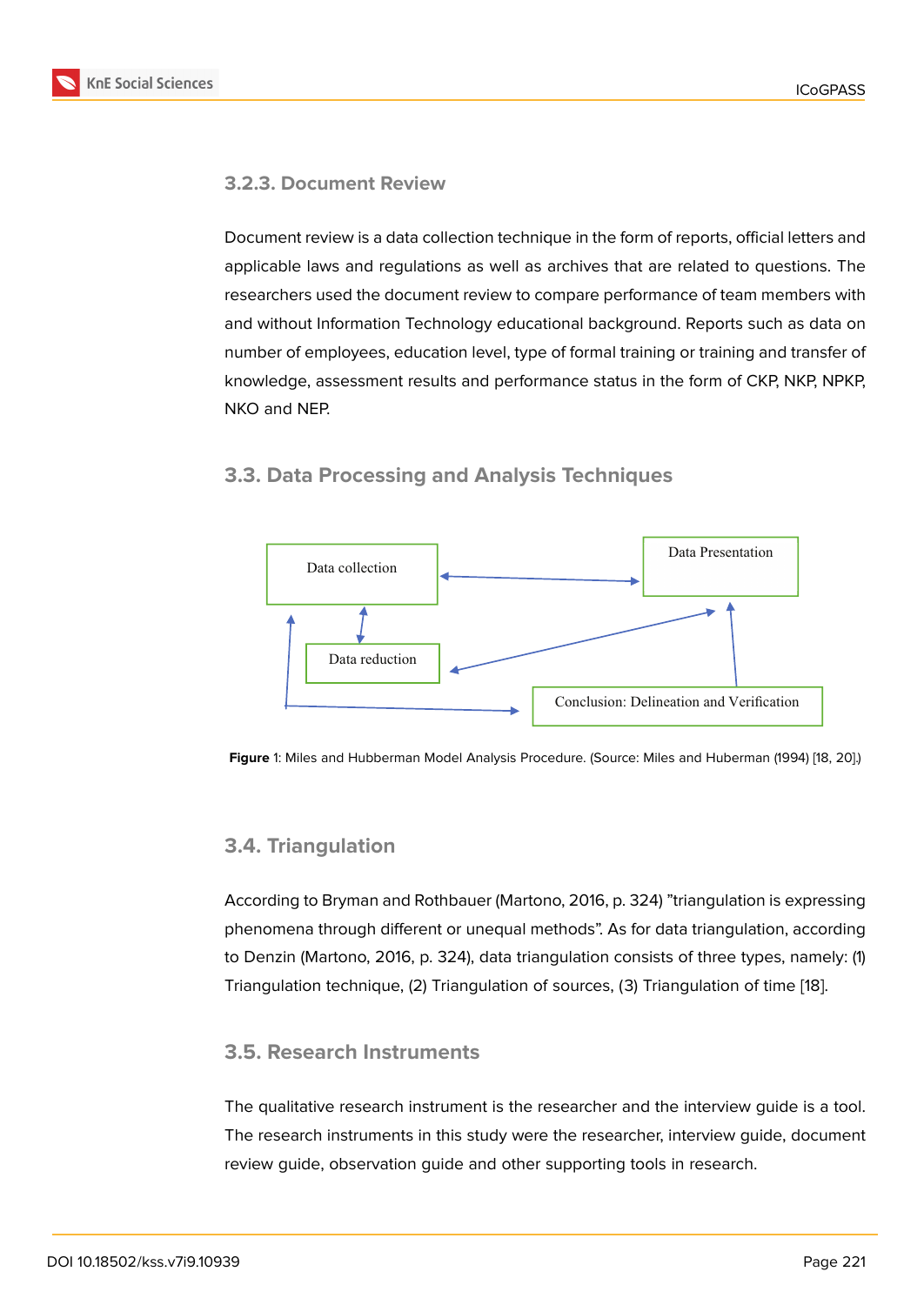

# **4. Results and Discussion**

Researcher conducted a document review based on the performance appraisal data, and treat J as acomparison considering J has a D III formal education on Information Technology. There were some members who did not have an information technology education background that performed better than J, while others performed below the J score. and other members, including employees with good performance scores. It seems that members who do not have an information technology education background have been able to adapt to different fields of work with their basic education, of course there is a learning process for these members. Below is a research based on the formula with the results of the percentage comparison of CKP and NKP of team members.

Data analysis is an urgent element in carrying out this research stage and conclusions can be drawn. What is being researched is the Performance Analysis of the IT Support Team at The Document Processing Center. Researcher conducted interviews through face-to-face, What's App, and email, Due to increasing of Covid-19 cases and P. Java became a Covid Emergency Area more interviews without face-to-face have to be done. Research data such as results of interviews with key informants and members of the IT Support Team, observations, and documents will be used to analyze Performance of the Information and Technology Support Team at The Document Processing Center. The results of the interview are as follows:

Competence according to the work requirements is good. Employees with educational background in accounting or taxation do self-learning well. There has been a transfer of knowledge problem when there was a mutation, but improvements have been made where there are at least two employees who skillfully the same specialization. The competence of members of the IT Support Team is generally good and well handle the problem they encountered. The competence of the members of the IT Support Team is good in finishing the works (tasks). Maybe what needs to be paid attention to is related to building/perfecting internal applications because they are learned independently and will be better by training. So far there have been no unresolved issues. It is in accordance with the Job Description.

In general, it is good. Regarding the old applications that are still needed by the Storage Section have been closed while the current application server is located at the head office, coordination and handling together with the Directorate of Technology, Information, and Communication is required. According one informant competence of IT Support Team members are very low. The same informant also stated that the training provided was quite a lot, the problem is just that the interest of team members,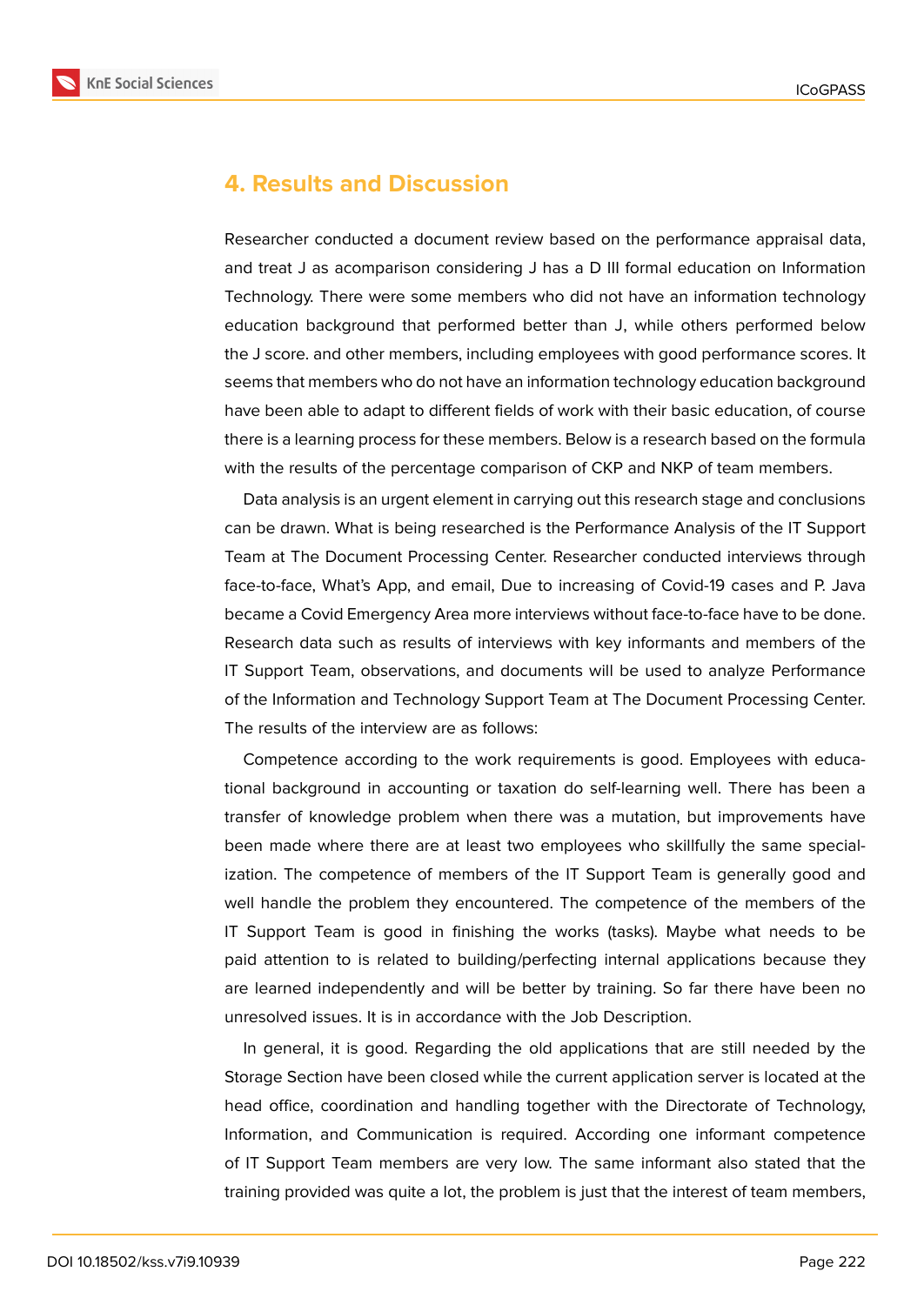**KnE Social Sciences** 



most of whom did not have an IT background, was very low in learning things related to information technology. Other informants generally stated that the competence of the team members was good and fulfilled to support their work, while there were no unresolved problems related to information technology. In completing the work, the competencies possessed by the IT Support Team are good and in accordance with the duties of each team. So far, all works related to the IT Support Team can be resolved properly and there are no problems that can hinder the team's work.

These competencies will be analyzed and discussed through knowledge, skills, and motivation. Knowledge and Skills as part of competence, knowledge and skills are influenced by the education undertaken

### a. Early Education (Formal)

Employees in the IT Support Team as of July 2020 consist of (1) the KOFAX team consists of 5 employees, consisting of 2 employees with D III Accounting Tax, 1 D III Accounting, and 2 Tax D I employees with 9 months working period in IT. 10 years 1 month. The Kofax TEAM graduated in 2008, 2012, 2013, 2014, and 2016 and entered IT from 2009, 2013, 2014, 2017, 2018, (2) the Support Application Team as many as 4 employees consisting of employees with initial education D III Tax as many as 1 employee, D III Information Technology as much as 1 employee, Tax (D III Special) as many as 1 employee, and DI Tax as many as 1 employee with a tenure in IT between 1 year 10 months sd 10 years 1 month. The APP team graduated in 2008, 2017, and 2018 and entered IT in 2009 and 2018, (3) the Infrastructure Team of 3 employees consisting of employees with initial education D III Tax as much as 1 employee and D I Tax as much as 2 employees with a period of work in IT between 1 year 10 months to d. 10 years 1 month. The Infrastructure Team graduated in 2008, 2015, and 2016 and entered IT in 2009, 2016, and 2017. (4), the Database team consists of 3 employees consisting of employees with initial education D III Tax as much as 1 employee and D I Tax as many as 2 employees with a working period of 9 months to 8 years 9 months. Database team graduated in 2006, 2013, and 2016 and entered IT in 2011, 2014, and 2017 (5) the Quality Control (QC) team consists of 4 employees consisting of 2 employees with initial education of D III Tax, 1 employee D III Accounting, and 1 employee D I Tax with a working period of 3 years to 3 years. 10 years 1 month. The QC team graduated in 2008, 2012, 2016, and 2017 and entered IT in 2009, 2013, 2017, and 2018.

Relationship of early education to performance

J is a member of the IT team from the Support Application Team (APP) with an educational background in Information Technology, while the others are team members with an educational background in Tax and Accounting. Below are the results of J's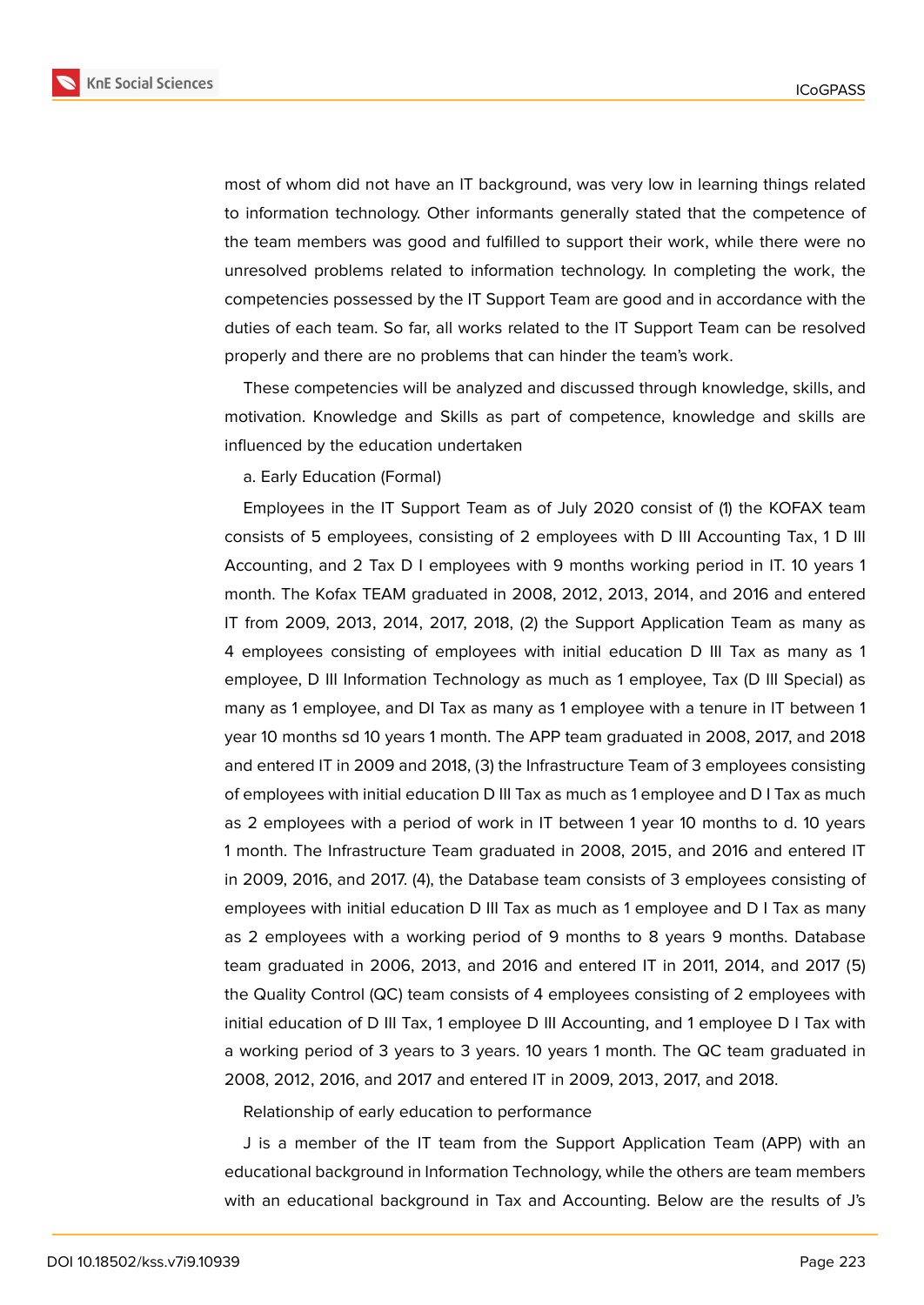



performance assessment compared to team members who do not have an Information Technology background.

CKP is performance achievement, while NKP, NPKP combine performance with behavioral values with different weights, while NEP is influenced by individual performance, behavioral values and organizational performance values.



**Figure** 2: Comparison of CKP and NKP with CKP and NKP J in 2018 to 2020.

CKP K in 2018 and 2019 is above CKP J, CKP K in 2020 is the same as CKP J. K in 2018 was in the Infrastructure Team, then in 2019 moved to the APP Team to join with J.

NKP K from 2018 s.d. 2020 higher than NKP J.

Although CKP K in 2020 is the same as CKP J of 106.04, NKP K is higher than NKP J because of NP as shown in the NP comparison table below:

So, CKP K in 2020 is the same as CKP J, but NKP K in 2020 is higher than NKP J because of the difference in NP in 2020, namely NP K in 2020 (97.97) is higher than NP J in 2020 (97.72).

K in 2018 was in the Infrastructure Team, then in 2019 moved to Team APP joining J, meaning K is a higher performer in the Infrastructure Team and APP.

So, even though K has a tax education background, his performance can outperform J, who has a D III education in Information Technology and K is the only one whose NKP is above J's NKP from 2018 s.d. 2020. K was in the Infrastructure Team (2018) and in the APP Team (2019 to 2020). This proves that even though they do not have an educational background in Information Technology, they can outperform people with a background if they want to learn knowledge that supports their field of work.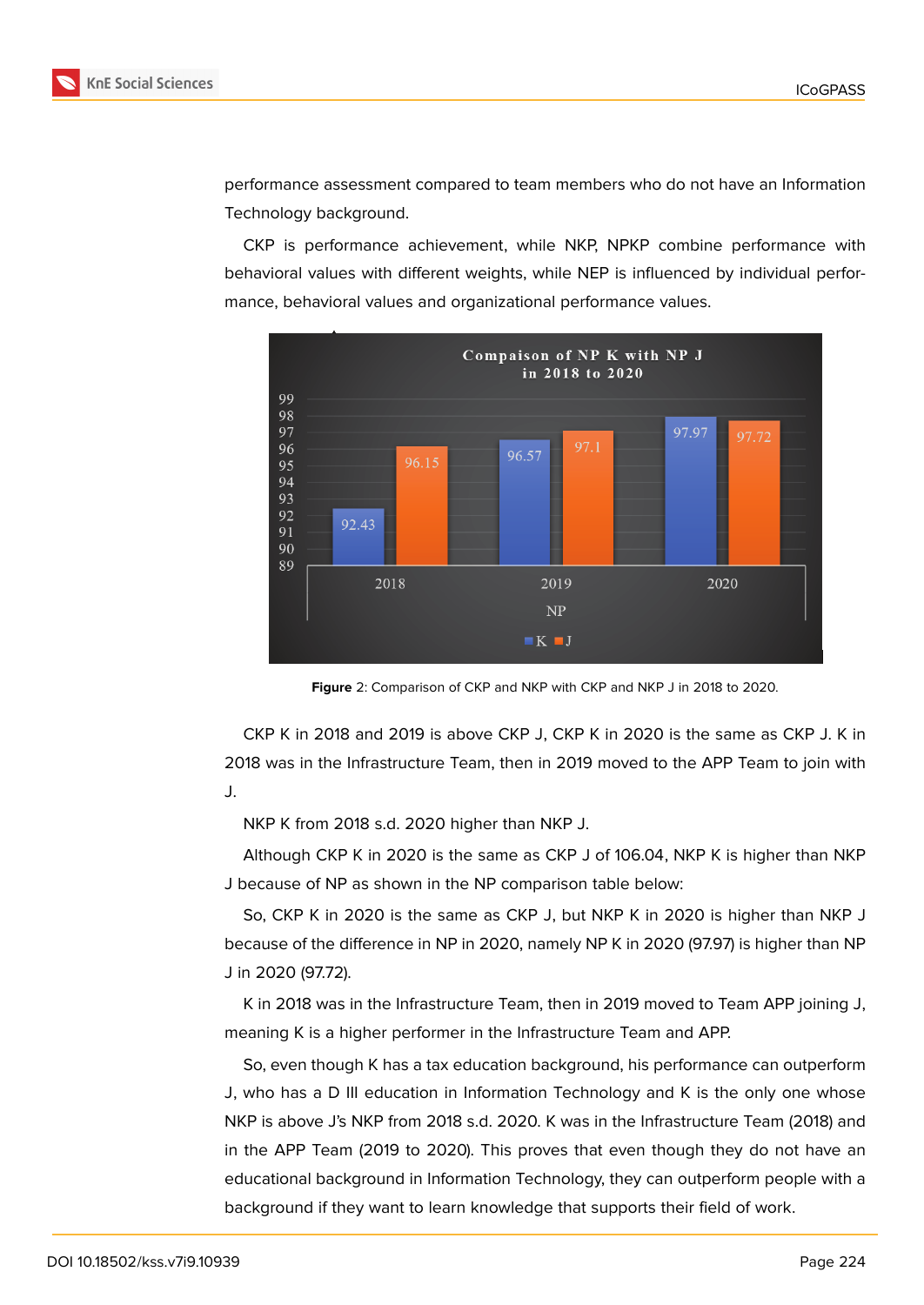



**Figure** 3: Comparison of NP K with NP J in 2018 to 2020.





#### 2018

The percentage of team members CKP above CKP J in 2018 was 35.71% The percentage of CKP team members is the same as CKP J in 2018 of 0% The percentage of team members CKP under CKP J in 2018 is 64.29% The percentage of NKP team members above NKP J in 2018 is 50% The percentage of NKP team members under NKP J 2018 is 50%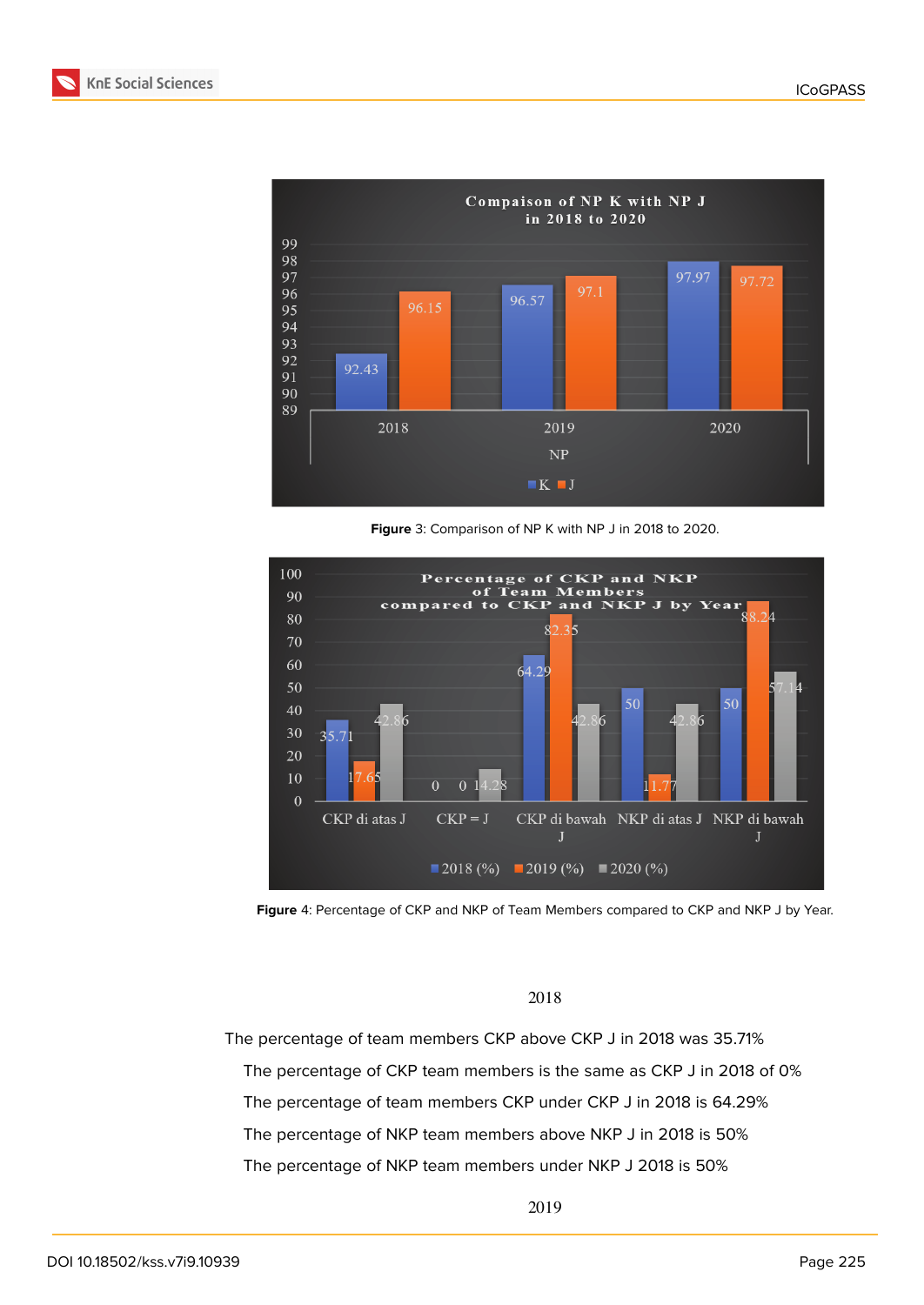**KnE Social Sciences** 



The percentage of team members' CKP above CKP J in 2019 was 17.65% The percentage of team members' CKP is the same as the 2019 CKP J of 0% The percentage of team members' CKP under CKP J in 2019 is 82.35% The percentage of NKP team members above NKP J in 2019 is 11.77% The percentage of NKP team members under NKP J in 2019 was 88.24%

#### 2020

The percentage of team members' CKP above CKP J in 2019 was 42.86% The percentage of CKP team members is the same as CKP J in 2019 of 14.28% The percentage of CKP team members below CKP J in 2020 is 42.86% The percentage of NKP team members above NKP J in 2020 is 42.86% The percentage of NKP team members under NKP J in 2020 is 57.14%

CKP team members in 2018-2020 under CKP J from 64.29% to 82.35% and 42.86% shows an increase in performance achievement although it is still below 50%. In 2019 there was a decrease in the percentage of CKP due to the entry of new members, of course, the adaptation period was relatively short, while in the following year (2020) the number increased, which means there is still an opportunity to improve performance achievements in the following years in line with the transfer of knowledge.

The NKP team members from 2018 to d. 2020 under NKP J from 50% to 88.24% and 57.14% shows there is an increase in the value of employee performance because it is already above 50%. In 2019 there was a decrease in the percentage of NKP due to the entry of new members, of course, the adaptation period was relatively short, while in the following year (2020) the number increased which means there is still an opportunity to increase the value of employee performance achievements in the following years. Other than that, all NEP team members in 2018, 2019, and 2020 have good criteria because NEP is more than 85.

At first there were employees who felt that the transfer/placement was not right with their educational background which is not Information Technology and think the initial placement should be in accordance with competence. due to differences in competence between seniors and juniors in the Database Team because of Seniors acquired skills by obtaining training such as Active Directory, Programming, Oracle Training and others, but gradually Team members can adjust to their scope of work with good effort and willingness to learn. Often members of the IT team experiencing obstacles and sometimes difficulties in their tasks ask for help from friends who are more experienced abd skillfull or looking for by searching in internet so that the problems can be resolved. It seems that different education background is not a obstacle to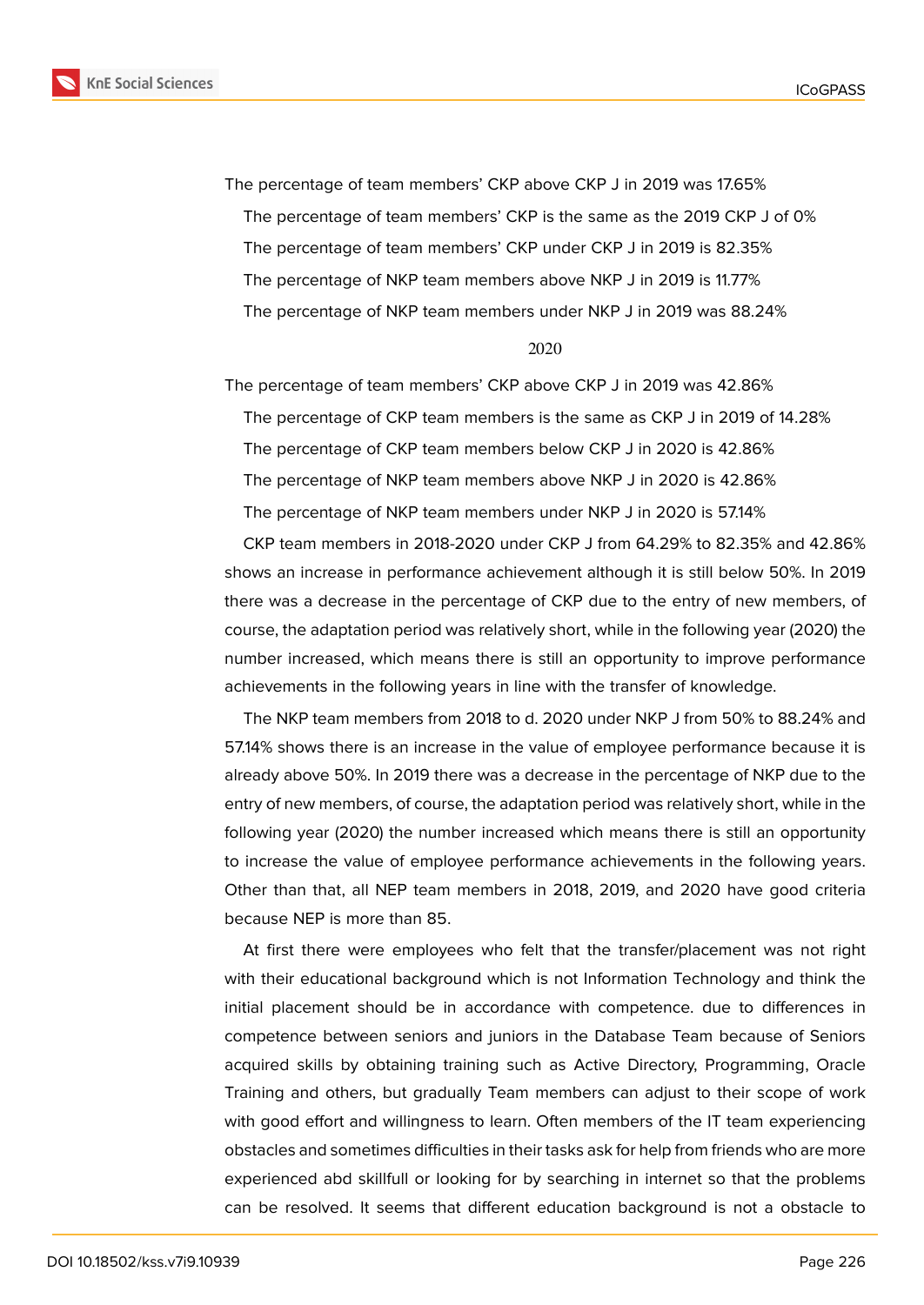completing the assigned tasks as long as the employees are eager to improve their knowledge and skill.

There seems to be a difference in efforts to increase knowledge and skills between the period 2012 to 2014 and the years after. The absence of training in the form of training or workshops is also a concern of team members. They requested that there be formal training in the form of training or workshops, besides that the transfer of knowledge is also carried out as often as possible, so that there is an increase in competence in the form of knowledge and skills that can support their performance. In a previous study by Andi Milu Marguna on the Effect of Digital Competence (e-Skills) on Librarian Performance at the Hasanuddin University Library, it was recommended that knowledge and skills be improved through technical training [21] but of course if there is a budget that is allocated to organize the training.The transfer of knowledge that is expected by team members is 4 times a month, while the transfer of knowledge is still only 1 to 2 times a month. In addition, so that PPDDP [can](#page-18-5) be reliable in providing services and anticipating changes in the external environment if the central office does not have a budget, it is supported by the implementation of the concept of job shadowing, coaching, mentoring, apprenticeship, work rotation, committee assignments.

With regard to services to stakeholders, the team can carry out well, all problems can be resolved with varying time depending on the level of difficulty, If there are problems, team usually consults or asks for assistance from related parties both internal and external (vendors), or searchs through internet. The team tries to solve every problem so as not to hinder the smooth flow of existing work.The completion of the work seems to depend on the motivation of the team members. The team's motivation to immediately complete work and resolve existing problems is driven by the awareness that delays or delays in a stage of work will hamper the overall work flow. To keep motivation high, it requires a good role from the leadership and an appreciation for the well done work. The award or appreciation given can be in the form of a career path or higher competence. Leaders also play a role so that team synergy in work is maintained and getting stronger. In addition, a good mutation or rotation policy is needed to optimize team performance.

The observation method used is the non-participating observation method. Even though the IT team does not have an information technology education background, they can adjust even though they initially experience obstacles. Competencies include skills, in this case the technical skills of members of the IT Support Team are good even though improved by self-learning and transfer of knowledge without training or formal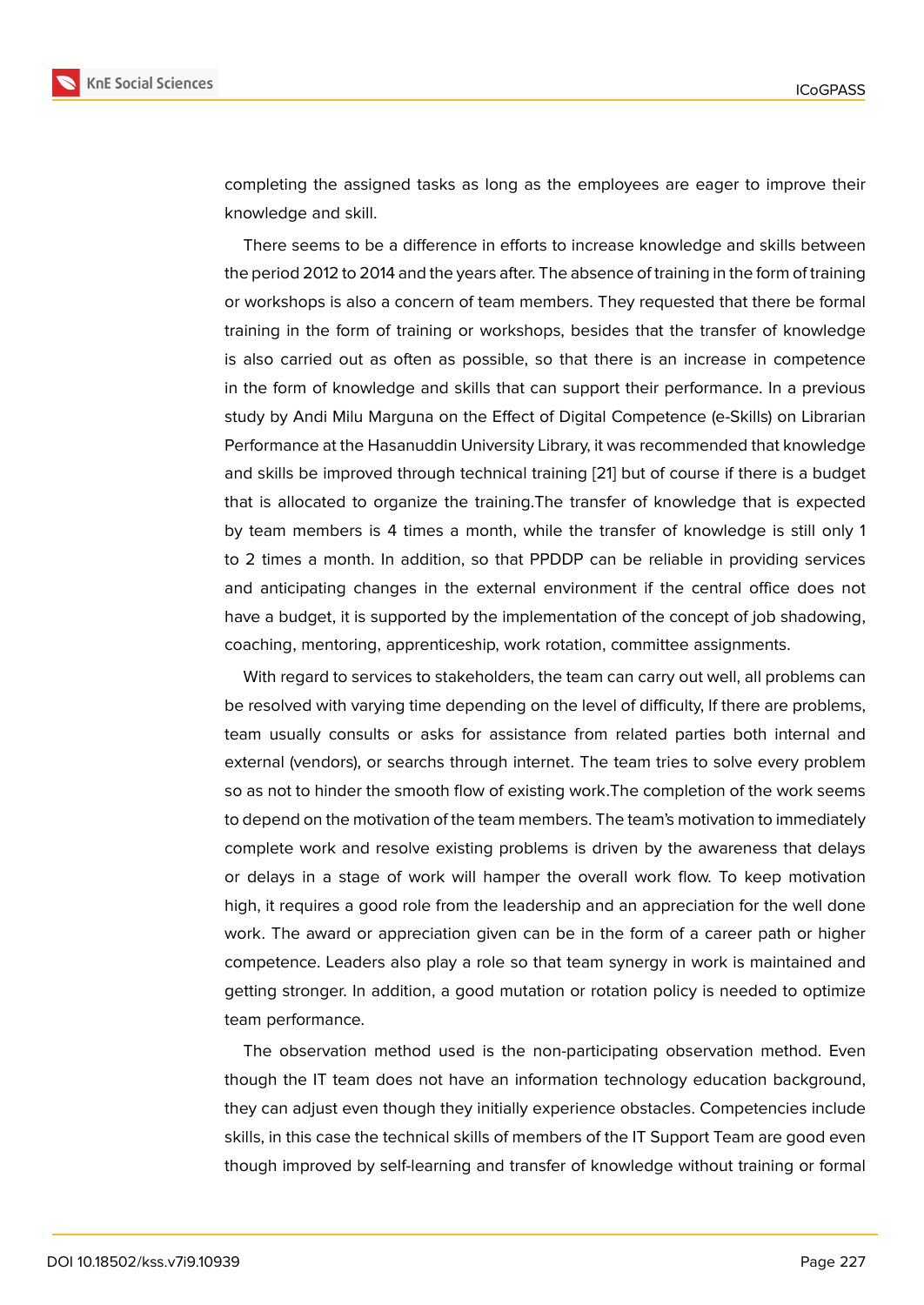training and the like such as team leaders who already have a working period of 9 to 10 years since they are included in the IT team 2009 received.

The researcher observes that if there is a problem with the stakeholder it is always resolved properly and thoroughly within 1 to 2 days. The service is responsive and very fast except for the application because it must be coordinated with the Directorate of Technology, Information, and Communication. In addition, they have motivation and they are always enthusiastic in being serious both in understanding the skills acquired through the transfer of knowledge and for motivation from the leadership, for example, promotion mutations or transfers or promotions have become the attention of the leadership, although mutations are not always pleasant for employees. As with previous research in 2015 conducted by Siti Fatmah on Teacher Performance Analysis at SMK Alkhairaat Parigi, Parigi District, Parigi Moutong Regency, with this research it is hoped that there will be an increase in the ability factor, namely knowledge and skills and motivation so that performance can increase (high) [22].

# **5. Conclusions**

- 1. (a) Knowledge of IT Support team members in the field of information technology is obtained from self-taught (independent) learning via the internet or asking team leaders, senior employees, and fellow members.
	- (b) The skills of IT Support team members are obtained by transfer of knowledge once or twice a month from the team leader.
	- (c) The motivation of IT Support team members is high and enthusiastic about learning and adding knowledge and skills in the field of information technology as evidenced by the smoothness of the work.

# **6. Recommendations:**

- 1. (a) Team members increase their knowledge by taking information technology courses outside the office independently.
	- (b) Transfer of knowledge from once or twice a month to four times a month. In addition, so that PPDDP can reliably provide services and anticipate changes in the external environment, it is supported by the implementation of the concept of job shadowing, coaching, mentoring, apprenticeship, work rotation, committee assignments.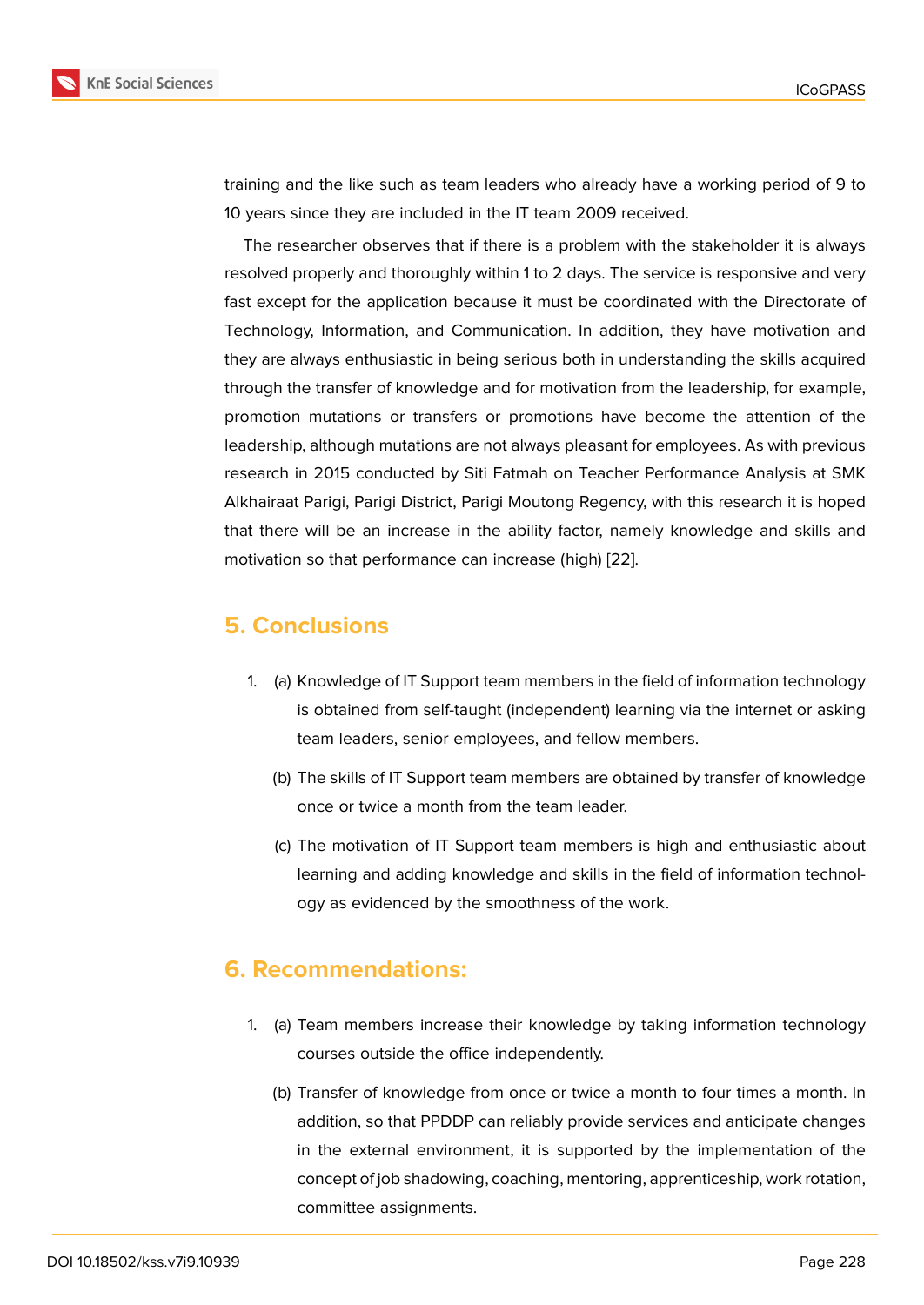- (c) High motivation of IT Support team members is maintained.
- (d) More IT Support Team members have an educational background in Information Technology so that they are more suited to the work of the IT Support Team.
- (e) Placement in mutation/rotation policies according to their expertise, so that they are more precise and can improve their performance.
- (f) Further research is needed in more depth for competency factors other than knowledge, skills, and motivation that affect performance such as traits/characteristics, namely behavior.

# **Acknowledgment**

Thanks to Mr. Dr. Ridwan Rajab, M. Si. as Supervisor I and Mr. R. Luki Karunia, M.A, as Supervisor II who helped them with completing the studies or preparing the paper on time.

# **References**

- [1] Law Number (UU) 5 of 2014 concerning state civil apparatus (UU ASN).
- <span id="page-17-0"></span>[2] Regulation of the Minister of Finance number 176/PMK.01/2019 concerning amendments to the Regulation of the Minister of Finance number 167/PMK.01/2016 concerning the organization and work procedure of the Document Processing Center.
- <span id="page-17-1"></span>[3] The Decree of the Minister of Finance number 467/KMK.01/2014 concerning performance management.
- [4] Regulation of the Minister of Finance number 176/PMK.01/2018 concerning the mechanism of position determination and ranking for implementers within the Ministry of Finance.
- <span id="page-17-3"></span><span id="page-17-2"></span>[5] 123dok. Performance theory according to Stephen P. Robbins, performance theory according to Simamora, performance theory according to A. Dale Timpe. Available from: https://text-id.123dok.com/document/nzw1no0gq-teori-kinerja-menurutstephen-p-robbins-teori-kinerja-menurut-simamora-teori-kinerja-menurut-a-daletimpe.html
- <span id="page-17-4"></span>[6] Mahmudi. Public sector performance management.  $3<sup>rd</sup>$  ed. Yogyakarta: Akademi [Manajemen Perusahaan YKPN; 2015.](https://text-id.123dok.com/document/nzw1no0gq-teori-kinerja-menurut-stephen-p-robbins-teori-kinerja-menurut-simamora-teori-kinerja-menurut-a-dale-timpe.html)